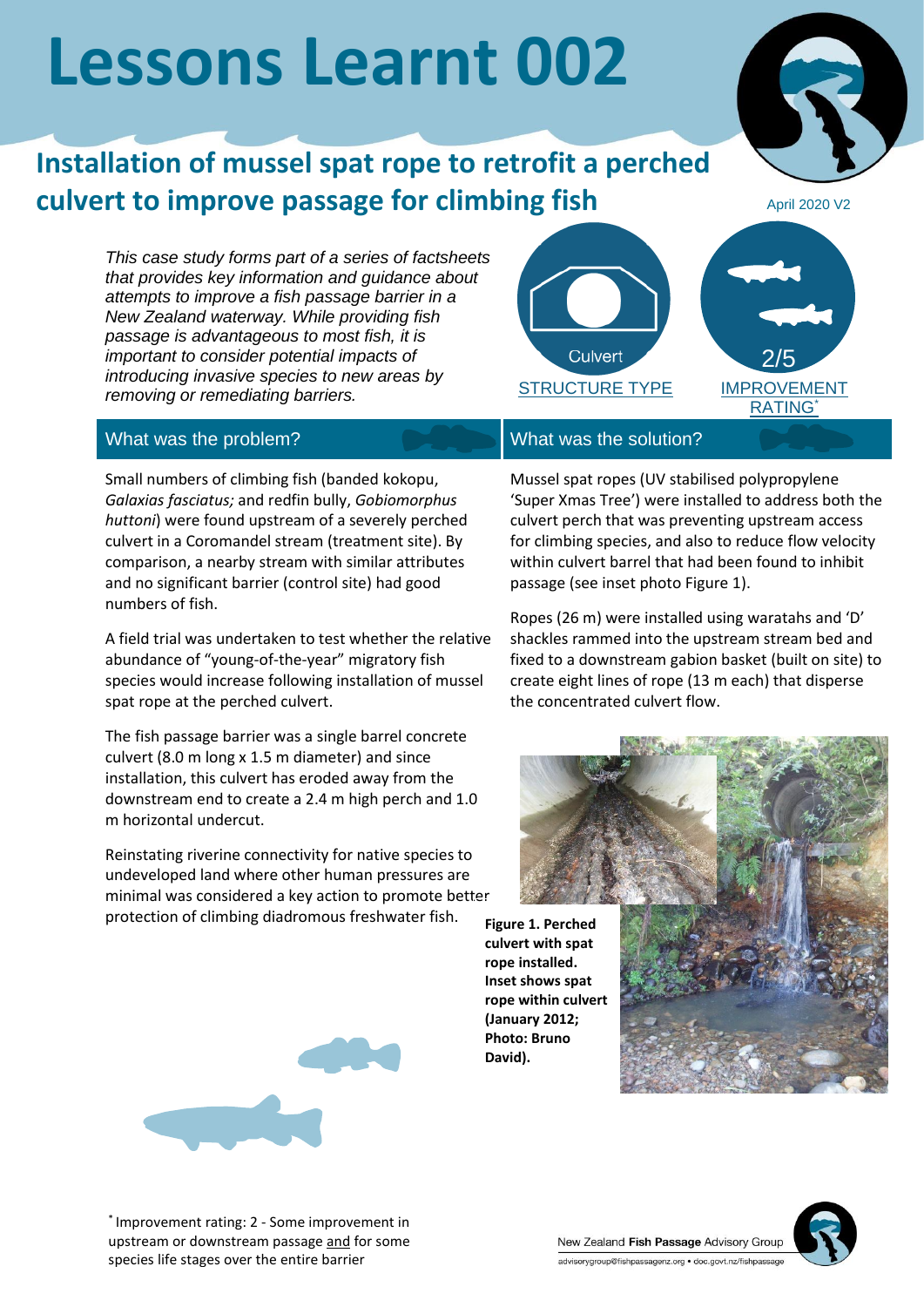Installation costs were \$250 for rope and installation materials, including approximately 100 m rope (@\$1-2/m), 6 waratahs (4 at top, 2 at bottom), 6 stainless 'D' shackles and 1 gabion basket filled with local rock. We took approximately 4 hours for 2 people to complete the install.

#### Monitoring results

Monitoring showed a three to four-fold increase in fish abundance relative to the control stream a year after installation of the ropes (Figure 2). The increased abundance was primarily driven by the significant increase in banded kokopu observed. We undertook standardised spotlighting over a 150 m reach in both the control and treatment streams 3 x annually from 2009-2011.



**Figure 2. Mean density of each fish species recorded by standardised spotlighting methods on three occasions over 150m for control (pre-2009 = light grey, post 2010 = dark grey), and treatment (pre-2009 = horizontal lines, post 2010 = black diamonds) streams. Error bars expressed as standard deviation around the mean.**

Two follow up visits, in 2015 and in 2019, found the ropes to still be in excellent condition, remaining taut with biological growth of mosses and filamentous algae covering the ropes around the inlet and outlet areas where more light was available (Figure 3).



**Figure 3. Photos from follow up visits to the perched culvert, showing that the ropes were still in excellent condition and remained taut with biological growth of mosses and filamentous algae covering (2015 and 2019. Photo: Bruno David).**



In 2019, we revisited the site to sample the macroinvertebrate community within the culvert and on the ropes. We surveyed the macroinvertebrates by placing a fine-mesh net downstream of the culvert and shaking the ropes and electro-fishing the area to dislodge as many invertebrates as possible. More than 6,500 macroinvertebrates, including 51 taxa (including 20 different mayfly, stonefly and caddisfly taxa) were found demonstrating that this substrate may be colonised and used by a wide variety and number of invertebrates.